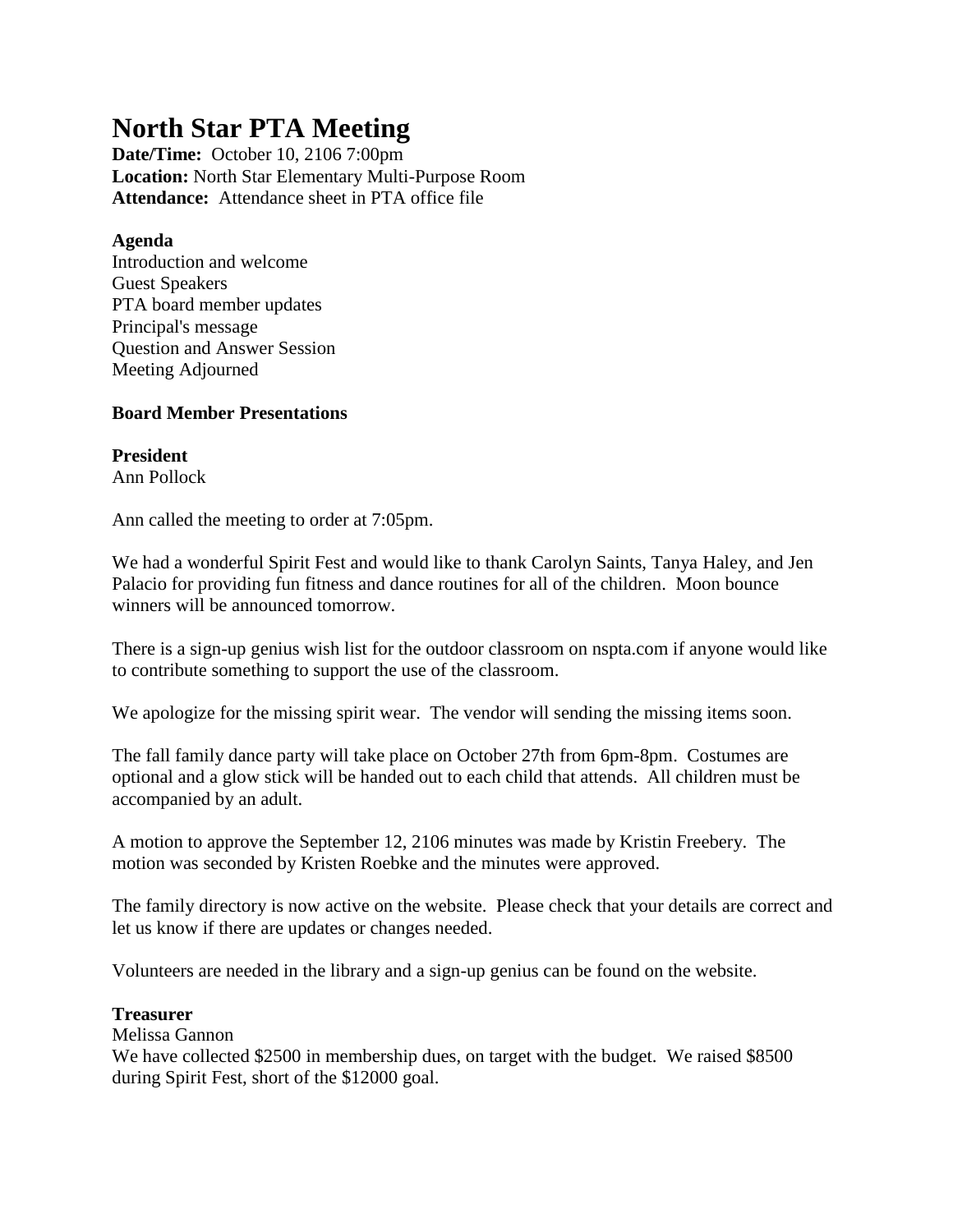A suggestion was made to make an addition to the flyer next time, letting everyone know that is each student contributes 'x' number of dollars, we can reach our goal.

#### **Guest Speakers**

Jason Bastianelli, H.B. du Pont Middle School Principal

H.B. du Pont is the number one feeder to the Charter School of Wilmington. The school sent 52 students last year, making up over 20 percent of the current freshman class of 250. It is one of the best middle schools in the state. Students are engaged, having fun, and the teachers are amazing. Children thrive at the school. In the current 6th grade class, 89 students are from North Star. There are 271 sixth graders, 262 seventh graders, and 281 eighth graders. The only students that are not from red clay are those with siblings already attending or those who are children of teachers. There is a long waiting list for to choice into the school. This is Mr. Bastianelli's sixth year at HB and his first year as principal.

There are three levels each of Math and ELA (80 minutes each per day), as well as Honors Social Studies and Honors Science. Science and social studies are each taught for half of the school year. There is an activity block at the end of each day. Teachers choose a topic that they are passionate about and students rank their top 5 choices out of about 80 options. Students could have a different activity each day of the week. There are two exploratories each day and physical education/health is mandatory. The school uses block scheduling.

HB du Pont offers many after school activities and sports. The school has field hockey, girls' lacrosse, wrestling, and basketball champions. There are many other activities offered, such as ceramics club, math league, science Olympiad.

There will be an open house on Thursday November 3<sup>rd</sup>. There will be different 30 minute presentations to choose from. Tours are offered every Tuesday at 9am and Mr. Bastianelli can take you to see whatever you are interested in seeing.

A parent asked if any foreign languages are offered. There is an after school Spanish program two days per week.

A parent asked how long Mr. Bastianelli intended to stay at HB and he said he does not have any plans to leave. Donna Stack said that the average tenure is four years.

### **Principal's Message**

Last week started grade level morning meeting yoga taught by Kara Patti. It was an amazing sight to see 125 5-year-olds focused and centered first thing in the morning. The goal is to teach the children mindfulness, and that they may bring that confidence and sense of calm to the rest of their day. The program will be offered to the other grades in the upcoming weeks.

The theme for this school year is 'Find your superpower'. Superpowers are things we do all the time without thinking about them. Students are making nominations for heroes to honor this year, ordinary people doing extraordinary things. Students wrote letters to Bill May, the hero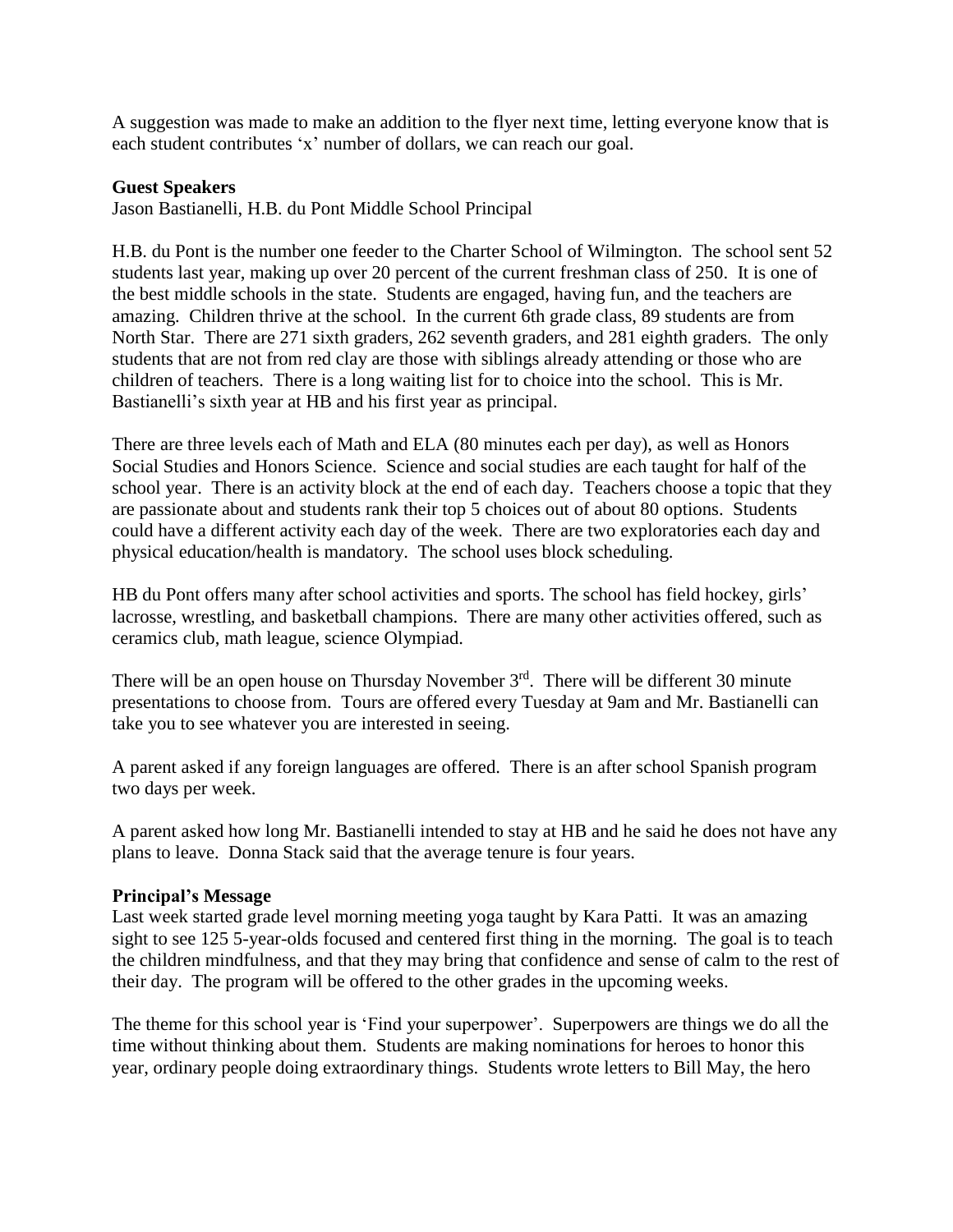that we chose to honor last year, and firefighters who are recovering after the big Wilmington fire.

#### **Questions**

Donna stack said she would be happy to answer questions about H.B. du Pont middle school. She said it is a great school and they had a wonderful experience.

Some parents wanted to discuss the new homework policy. A parent asked how many opinions were gathered from parents prior to making the change. It was also asked if there are resources available for parents who would like to offer their children additional opportunities for learning and practice.

Mrs. Thomas said that the staff was split 50/50 in their opinions on the new policy. Intended to survey, but did not due to illness in family. The Homework Myth was read by the entire teaching staff and discussed at length. Yardsticks, another book by developmental experts, was read and discussed.

Mrs. Thomas wanted to go over some points about new homework policy. Homework should be assigned with purpose, on an individual basis. Alternative homework can assigned, such as the use of blogs in 3rd-5th grades. Students can write letter to someone at home about their week. Sentence starters can be given. Parents can write back over the weekend. Teachers are going to communicate more about what students are learning.

A parent commented that he appreciates the ideas, but he has not seen them implemented yet. Suggestions have not come to fruition. Another parent commented that they like the daily opportunity to see problems that their children might be encountering in their learning. It was asked if the library could be opened during after school hours.

Mrs. Thomas said that it would not be possible to open the library after school. She suggested contacting teachers for online resources that could provide additional learning opportunities. My-on is available for the entire school.

Some parents feel that students not getting enough during the day. Another parent suggested asking the child's teacher for additional work.

A parent said that communication is not consistent. She receives far more information from one of her children's teachers than she does from the other.

One parent was concerned about children not learning time management without homework, but another parent pointed out that there are many other ways for a child to develop this skill. A major benefit to the new homework policy is that it provides more time to spend as a family.

A parent requested that the school to supply a list of resources additional learning opportunities.

A parent asked how progress or success be measured. Will you ask for feedback? Mrs. Thomas said that if the new policy does not appear to be working, it could change in the future.